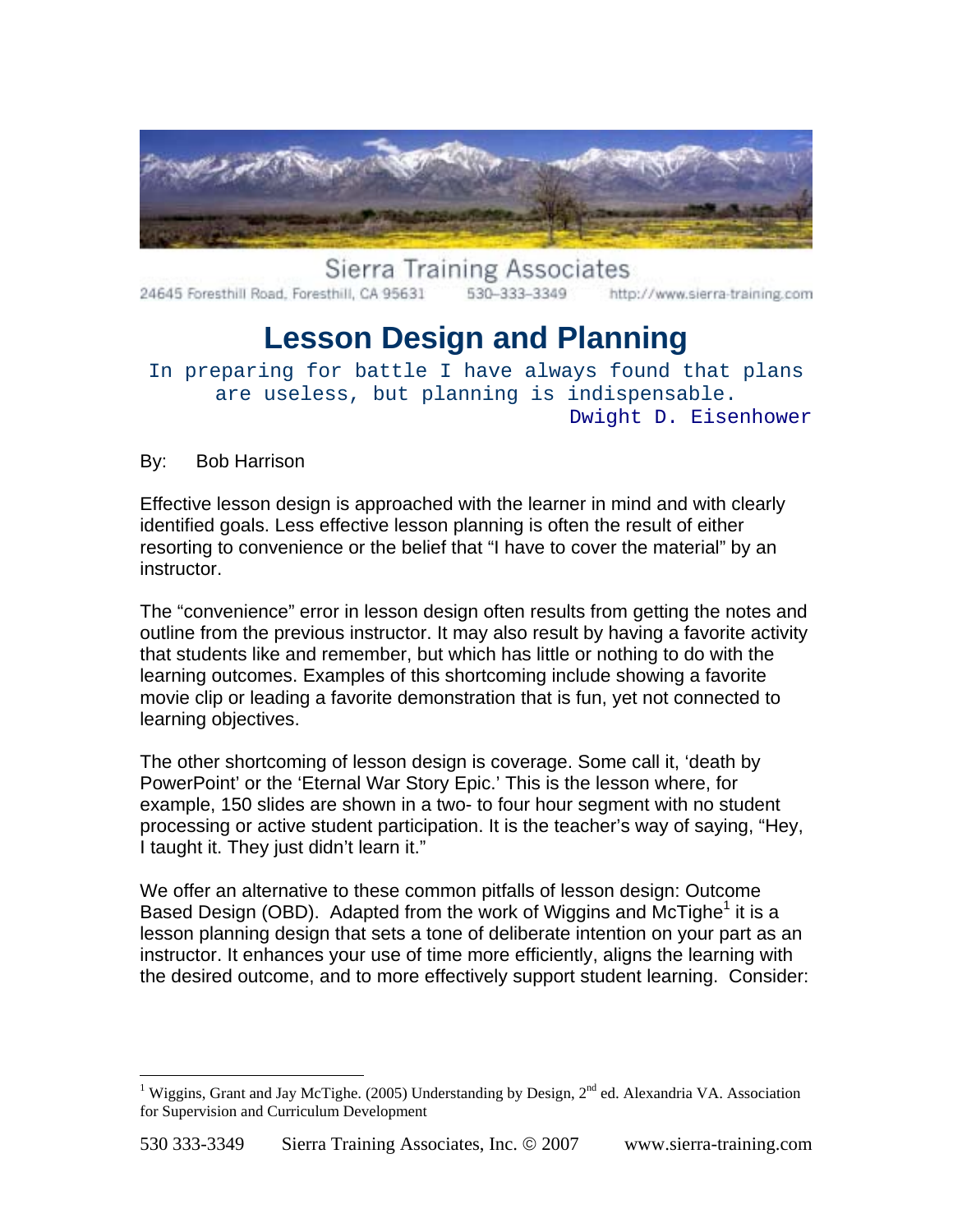Who (is coming to the training?)

What (outcomes am I seeking?)

Where (are my big ideas and core concepts?)

When (do I sequence the learning activities to generate understanding?)

\_\_\_\_\_\_\_\_\_\_\_\_\_\_\_\_\_\_\_\_\_\_\_\_\_\_\_\_\_\_\_\_\_\_\_\_\_\_\_ \_\_\_\_\_

 $\_$  , and the contribution of the contribution of  $\mathcal{L}_\mathcal{A}$  , and the contribution of  $\mathcal{L}_\mathcal{A}$  $\_$  , and the contribution of the contribution of  $\mathcal{L}_\mathcal{A}$  , and the contribution of  $\mathcal{L}_\mathcal{A}$ 

 $\_$  ,  $\_$  ,  $\_$  ,  $\_$  ,  $\_$  ,  $\_$  ,  $\_$  ,  $\_$  ,  $\_$  ,  $\_$  ,  $\_$  ,  $\_$  ,  $\_$  ,  $\_$  ,  $\_$  ,  $\_$  ,  $\_$  ,  $\_$  ,  $\_$  $\_$  , and the contribution of the contribution of  $\mathcal{L}_\mathcal{A}$  , and the contribution of  $\mathcal{L}_\mathcal{A}$ 

 $\_$  ,  $\_$  ,  $\_$  ,  $\_$  ,  $\_$  ,  $\_$  ,  $\_$  ,  $\_$  ,  $\_$  ,  $\_$  ,  $\_$  ,  $\_$  ,  $\_$  ,  $\_$  ,  $\_$  ,  $\_$  ,  $\_$  ,  $\_$  ,  $\_$  $\_$  ,  $\_$  ,  $\_$  ,  $\_$  ,  $\_$  ,  $\_$  ,  $\_$  ,  $\_$  ,  $\_$  ,  $\_$  ,  $\_$  ,  $\_$  ,  $\_$  ,  $\_$  ,  $\_$  ,  $\_$  ,  $\_$  ,  $\_$  ,  $\_$ 

 $\_$  , and the contribution of the contribution of  $\mathcal{L}_\mathcal{A}$  , and the contribution of  $\mathcal{L}_\mathcal{A}$ 

 $\_$  , and the contribution of the contribution of  $\mathcal{L}_\mathcal{A}$  , and the contribution of  $\mathcal{L}_\mathcal{A}$ 

How (will content be delivered?)

 $\frac{1}{2}$ 

## **Outcome Based Design**

Think about what you want your students to know and be able to do at the conclusion of their learning experience. Reflect on three questions that focus on the impact of your students:

- How are they different, and in what ways, as a result of the training?
- What big ideas and core concepts do they now grasp that is related to your learning objectives?
- How do you know they "got it"? What assessments did you use, and are they related to the performance expected in the real world?

In your planning and lesson development, a "backward planning" process is often used. By beginning with the end in mind, you ensure the focus remains on where the learners should be, not merely on what score they might get as a result of the training intervention.

The steps of this planning model are to:

- Identify the desired outcomes you want students to learn; both their "enduring understandings and what they will know and be able to do
- Identify the 'evidence' the students will produce that demonstrates what they know and are able to do. 'Evidence' might be working trough a scenario, producing a segment of a crime report, generating a memo to a superior, or modeling an interview of a victim.
- Consider the means you might use to assess student learning (e.g., how do you know they are getting it?) both "in the moment" (observations, questions, dialogue, demonstrations) and through formal means using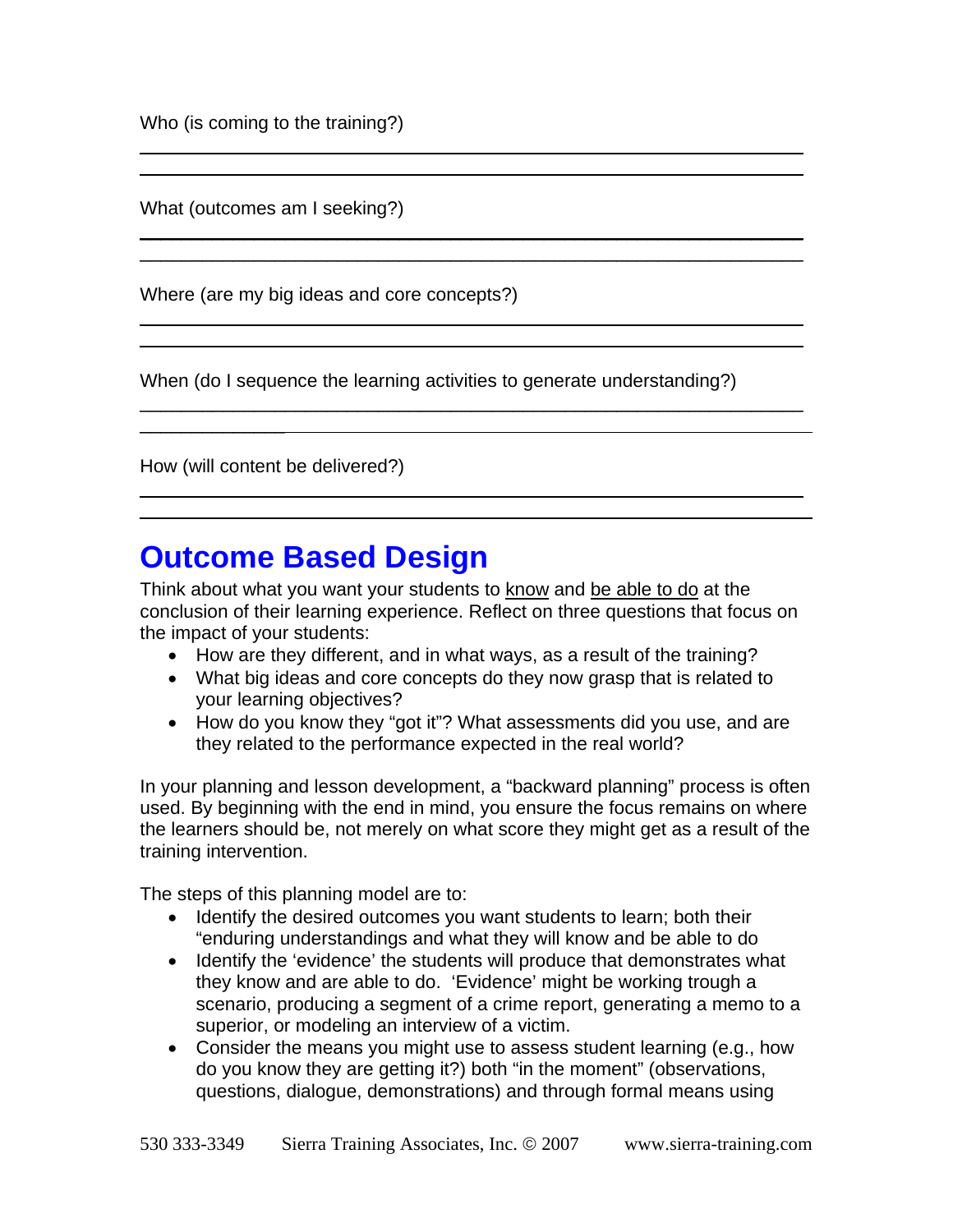performance tasks and other evidence (quizzes, tests, homework and journals)

- Develop a lesson (learning experience) aligned with the outcome and student evidence. For example if you want students to know how to write a memo, they should write a memo. If you want students to know options available during a routine car stop, the learning experience should provide opportunities for them to experience the multiple options to consider.
- Design Learning activities to support the outcomes you have identified

 $\_$  ,  $\_$  ,  $\_$  ,  $\_$  ,  $\_$  ,  $\_$  ,  $\_$  ,  $\_$  ,  $\_$  ,  $\_$  ,  $\_$  ,  $\_$  ,  $\_$  ,  $\_$  ,  $\_$  ,  $\_$  ,  $\_$  ,  $\_$  ,  $\_$ 

 $\_$  ,  $\_$  ,  $\_$  ,  $\_$  ,  $\_$  ,  $\_$  ,  $\_$  ,  $\_$  ,  $\_$  ,  $\_$  ,  $\_$  ,  $\_$  ,  $\_$  ,  $\_$  ,  $\_$  ,  $\_$  ,  $\_$  ,  $\_$  ,  $\_$  $\_$  ,  $\_$  ,  $\_$  ,  $\_$  ,  $\_$  ,  $\_$  ,  $\_$  ,  $\_$  ,  $\_$  ,  $\_$  ,  $\_$  ,  $\_$  ,  $\_$  ,  $\_$  ,  $\_$  ,  $\_$  ,  $\_$  ,  $\_$  ,  $\_$  $\_$  ,  $\_$  ,  $\_$  ,  $\_$  ,  $\_$  ,  $\_$  ,  $\_$  ,  $\_$  ,  $\_$  ,  $\_$  ,  $\_$  ,  $\_$  ,  $\_$  ,  $\_$  ,  $\_$  ,  $\_$  ,  $\_$  ,  $\_$  ,  $\_$ 

Notes:

What should they know and be able to do?

\_\_\_\_\_\_\_\_\_\_\_\_\_\_\_\_\_\_\_\_\_\_\_\_\_\_\_\_\_\_\_\_\_\_\_\_\_\_

What are the "big ideas" and "core concepts" of the training? \_\_\_\_\_\_\_\_\_\_\_\_\_\_\_\_\_\_

| <b>Outcome-Based Design</b>                    |                                                                           |                                                               |
|------------------------------------------------|---------------------------------------------------------------------------|---------------------------------------------------------------|
| <b>Identify Desired</b><br><b>Results</b>      |                                                                           |                                                               |
|                                                | Determine Acceptable<br>Evidence                                          |                                                               |
|                                                |                                                                           | <b>Plan learning</b><br><b>Experiences and</b><br>Instruction |
| $\mathbf{u}$ and $\mathbf{u}$ and $\mathbf{u}$ | Results: Goals, content standards, training and testing specs, priorities |                                                               |

- (the "know" and "do")
- Acceptable Evidence: How you know students have achieved desired results; what is the evidence of student understanding
- Plan: Knowledge key facts, concepts & principles; Skills processes, procedures and strategies to perform effectively& achieve desired results
- Activities: to equip the student with the knowledge and skills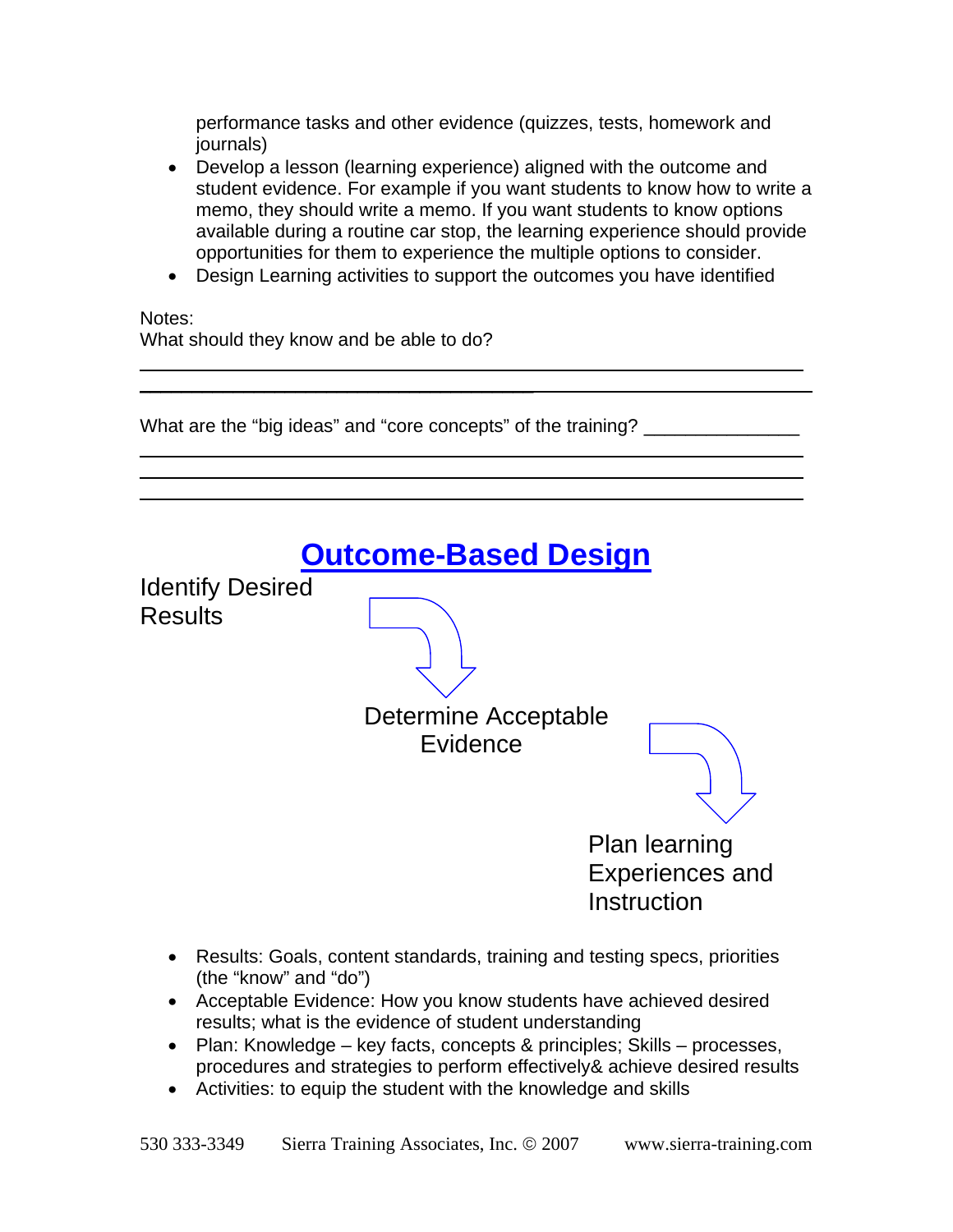# **A Planning Template**

In academy training, your goals and learning objectives are generally established by the state or local governing body. In most states, the learning objectives, tested outcomes and course outline may also be codified.

It is important to understand the outline is not a lesson plan, although it often contains the minimum specifications necessary for students to be able to succeed in that subject's formal test. It is not intended to be taught from the "top left" to the "bottom right." It is, however, a great foundation from which you can engage the planning process.

Use the following template to guide your work to create your lesson plan. Other articles in this series can then be used to help in your "final assembly" of the lesson plan.

### **The Planning Process**

| <b>Step One - Desired Results</b>                                                                                                                                                                                                                                                                                                                                                                                                                                    |                                                                                                                |  |  |
|----------------------------------------------------------------------------------------------------------------------------------------------------------------------------------------------------------------------------------------------------------------------------------------------------------------------------------------------------------------------------------------------------------------------------------------------------------------------|----------------------------------------------------------------------------------------------------------------|--|--|
| <b>Established Goals</b><br>What relevant goals (content standards, training specifications, learning<br>objectives or learning outcomes) will your design address?<br>For academy training, identify the relevant learning objectives from the<br>$\bullet$<br><b>Basic Course Training and Testing Specifications</b><br>For in-service training, this may be identified through your needs<br>$\bullet$<br>assessment or other evidence the training is warranted |                                                                                                                |  |  |
| <b>Understandings</b><br>"Students will understand that"<br>What are the big ideas and<br>core concepts they must know?<br>What specific understandings<br>are desired?                                                                                                                                                                                                                                                                                              | <b>Essential Questions</b><br>What questions will you ask and want<br>student to answer to ascertain learning? |  |  |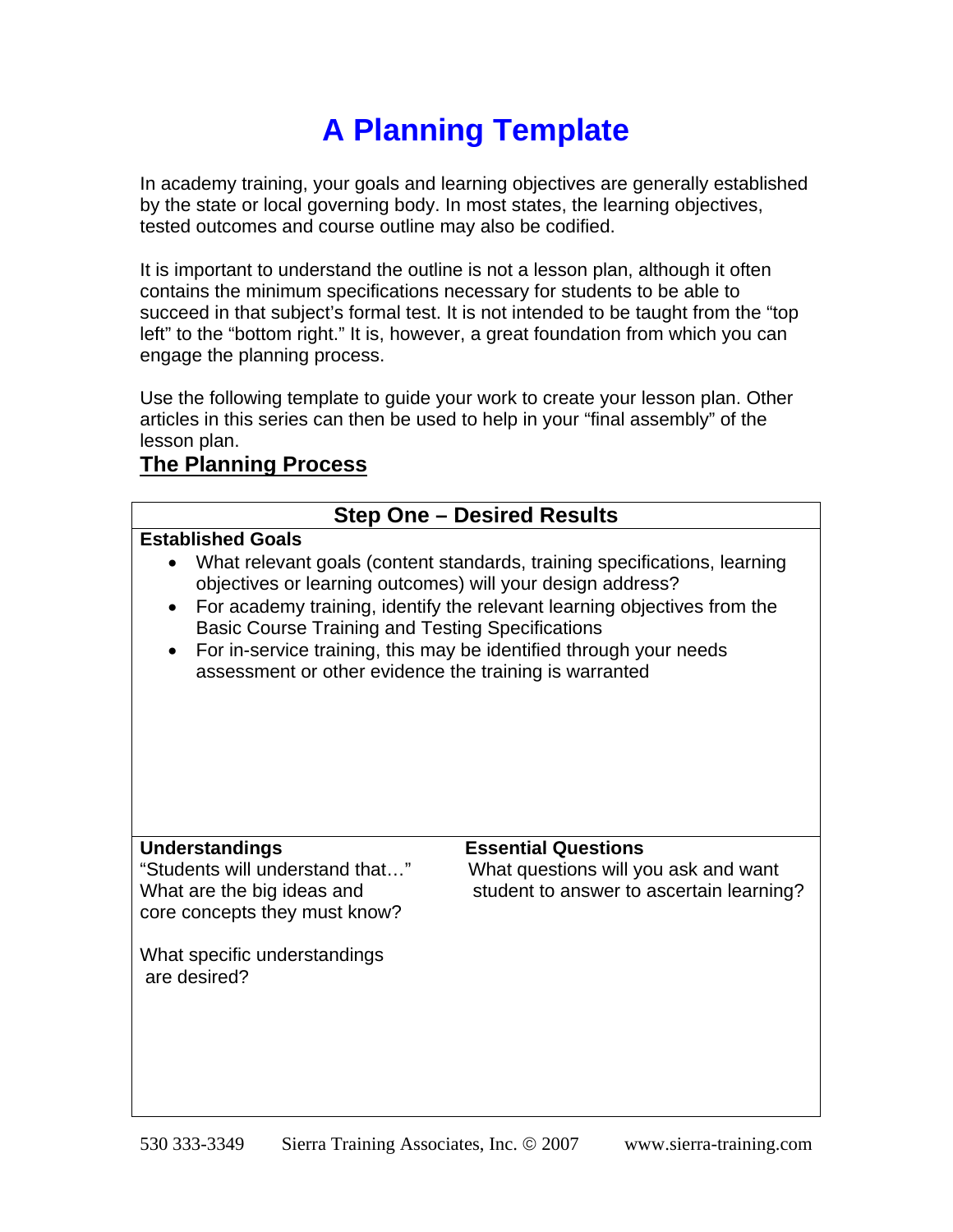#### Students will know... Students will be able to do...

- What key knowledge and skills will students acquire as a result of training? How will you know they have acquired them?
- What should they eventually be able to do, and to what standard, as a result of the learning experience?

#### **Step Two – Assessment Evidence**

#### **Performance Tasks**

- Through what authentic performance tasks will students demonstrate the understanding at the appropriate level of Bloom's Taxonomy?
- At what points, and by what criteria will performance be assessed; both inthe-moment and subsequent to training?

#### **Other evidence**

- Through what other means (e.g., quizzes, tests, observation, homework, journals) will students demonstrate achievement of the desired results?
- How will students reflect upon what they have learned? How could they self-assess their learning?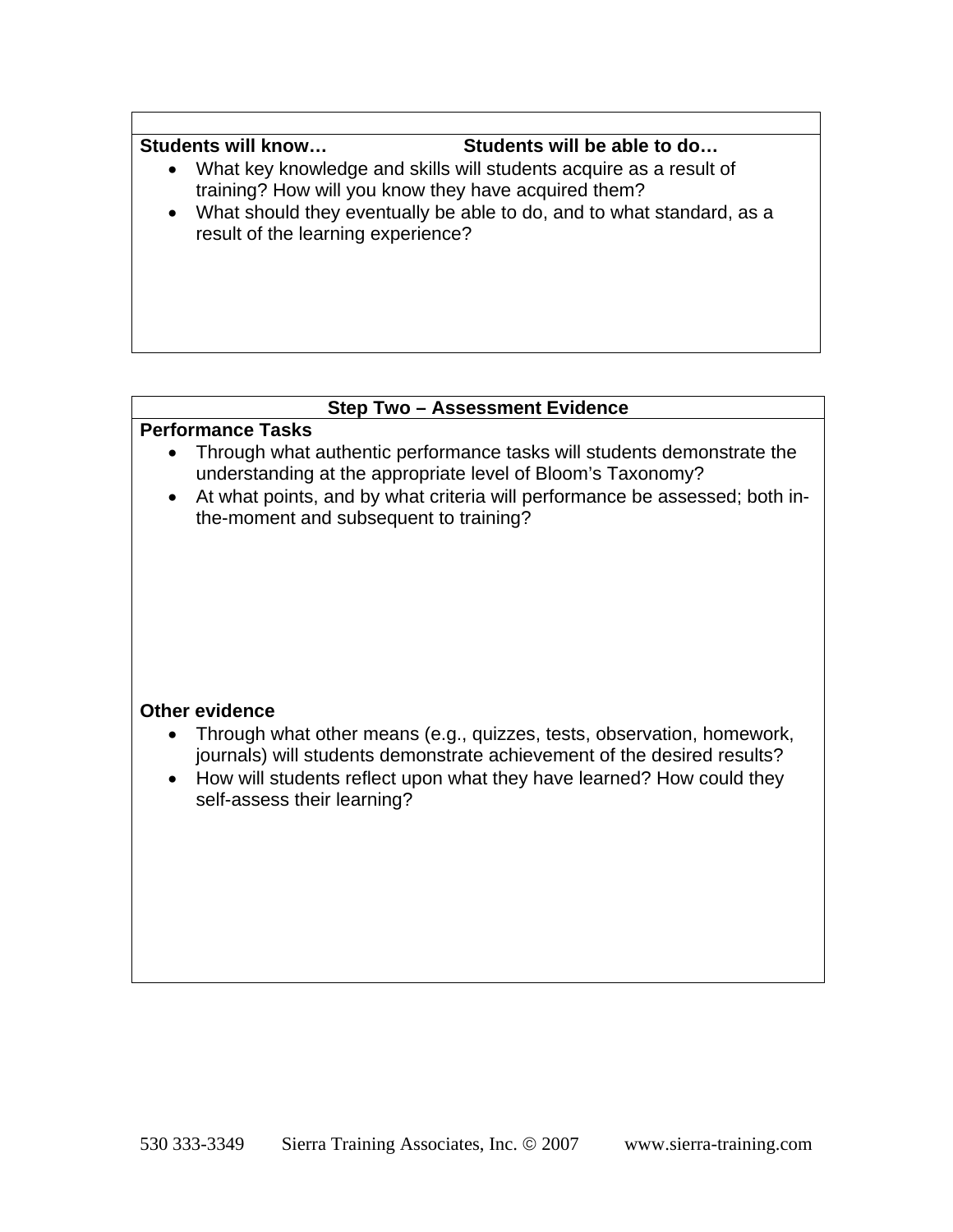#### **Step Three – Learning Plan**

What learning plan and instruction will enable students to achieve the desired results? How will the design:

- Help identify prior student's knowledge and interests?
- Hold student interest?
- Prepare them to experience key ideas and explore the issues?
- Provide opportunities to rethink and revise their understandings and work?
- Allow students to assess their work and its relevance to their intended future duties?
- Be tailored to the differing needs and abilities of learners, while maintaining integrity with established standards and objectives?
- Be organized to maximize initial and sustained engagement?



*Adapted from G. Wiggins, ASCD seminar, Denver, CO 2006*